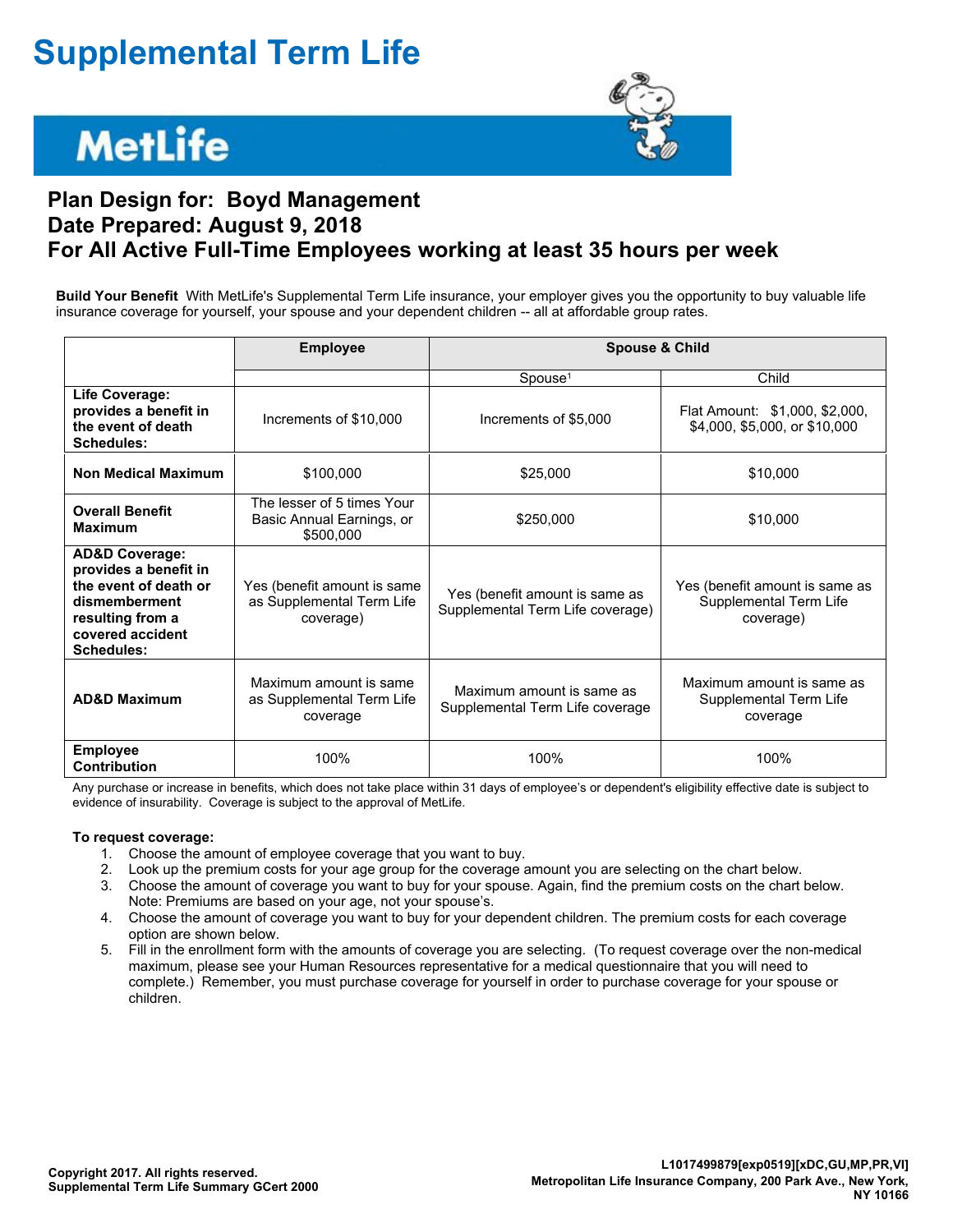| <b>Employee</b><br>Age | Employee & Spouse Coverage -- Monthly Premium For: |          |          |          |          |           |  | <b>Dependent Child</b><br>Coverage <sup>2</sup> Monthly<br><b>Premium For:</b> |        |
|------------------------|----------------------------------------------------|----------|----------|----------|----------|-----------|--|--------------------------------------------------------------------------------|--------|
|                        | \$1,000                                            | \$10,000 | \$20,000 | \$40,000 | \$50,000 | \$100,000 |  |                                                                                |        |
| Under 30               | \$0.07                                             | \$0.73   | \$1.46   | \$2.92   | \$3.65   | \$7.30    |  | \$1,000                                                                        | \$0.06 |
| $30 - 34$              | \$0.09                                             | \$0.91   | \$1.82   | \$3.64   | \$4.55   | \$9.10    |  | \$2,000                                                                        | \$0.13 |
| $35 - 39$              | \$0.10                                             | \$1.01   | \$2.02   | \$4.04   | \$5.05   | \$10.10   |  |                                                                                |        |
| 40-44                  | \$0.11                                             | \$1.10   | \$2.20   | \$4.40   | \$5.50   | \$11.00   |  | \$4,000                                                                        | \$0.26 |
| 45-49                  | \$0.16                                             | \$1.57   | \$3.14   | \$6.28   | \$7.85   | \$15.70   |  |                                                                                |        |
| 50-54                  | \$0.23                                             | \$2.31   | \$4.62   | \$9.24   | \$11.55  | \$23.10   |  | \$5,000                                                                        | \$0.32 |
| 55-59                  | \$0.42                                             | \$4.17   | \$8.34   | \$16.68  | \$20.85  | \$41.70   |  |                                                                                |        |
| 60-64                  | \$0.63                                             | \$6.31   | \$12.62  | \$25.24  | \$31.55  | \$63.10   |  | \$10,000                                                                       | \$0.64 |
| 65-69                  | \$1.20                                             | \$11.99  | \$23.98  | \$47.96  | \$59.95  | \$119.90  |  |                                                                                |        |
| 70+                    | \$1.94                                             | \$19.35  | \$38.70  | \$77.40  | \$96.75  | \$193.50  |  |                                                                                |        |

Due to rounding, your actual payroll deduction amount may vary slightly.

#### **Features available with Supplemental Life**

Grief Counseling<sup>3</sup>: You, your dependents, and your beneficiaries access to grief counseling sessions and funeral related concierge services to help cope with a loss – at no extra cost. Grief counseling services provide confidential and professional support during a difficult time to help address personal and funeral planning needs. At your time of need, you and your dependents have 24/7 access to a work/life counselor. You simply call a dedicated 24/7 toll-free number to speak with a licensed professional experienced in helping individuals who have suffered a loss. Sessions can either take place in-person or by phone. You can have up to five face-to-face grief counseling sessions per event to discuss any situation you perceive as a major loss, including but not limited to death, bankruptcy, divorce, terminal illness, or losing a pet.3 In addition, you have access to funeral assistance for locating funeral homes and cemetery options, obtaining funeral cost estimates and comparisons, and more. You can access these services by calling 1-1-888-319-7819 or log on to www.metlifegc.lifeworks.com (Username: metlifeassist; Password: support).

Funeral Discounts and Planning Services<sup>4</sup>: As a MetLife group life policyholder, you and your family may have access to funeral discounts, planning and support to help honor a loved one's life - at no additional cost to you. Dignity Memorial provides you and your loved ones access to discounts of up to 10% off of funeral, cremation and cemetery services through the largest network of funeral homes and cemeteries in the United States.

When using a Dignity Memorial Network you have access to convenient planning services - either online at www.finalwishesplanning.com, by phone (1-866-853-0954), or by paper - to help make final wishes easier to manage. You also have access to assistance from compassionate funeral planning experts to help guide you and your family in making confident decisions when planning ahead as well as bereavement travel services - available 24 hours, 7 days a week, 365 days a year - to assist with time-sensitive travel arrangements to be with loved ones.

Will Preparation<sup>5</sup>:Like life insurance, a carefully prepared Will is important. With a Will, you can define your most important decisions such as who will care for your children or inherit your property. By enrolling for Supplemental Term Life coverage, you will have in person access to Hyatt Legal Plans' network of 14,000+ participating attorneys for preparing or updating a will, living will and power of attorney. When you enroll in this plan, you may take advantage of this benefit at no additional cost to you if you use a participating plan attorney. To obtain the legal plan's toll-free number and your company's group access number, contact your employer or your plan administrator for this information.

MetLife Estate Resolution Services (ERS)<sup>s</sup> :is a valuable service offered under the group policy. A Hyatt Legal Plan attorney will consult with your beneficiaries by telephone or in person regarding the probate process for your estate. The attorney will also handle the probate of your estate for your executor or administrator.. This can help alleviate the financial and administrative burden upon your loved ones in their time of need.

Portability<sup>6</sup>: If your present employment ends, you can choose to continue your current life benefits.

#### **What Is Not Covered?**

Like most insurance plans, this plan has exclusions. Supplemental and Dependent Life Insurance do not provide payment of benefits for death caused by suicide within the first two years (one year in North Dakota) of the effective date of the certificate, or payment of increased benefits for death caused by suicide within two years (one year in North Dakota or Colorado) of an increase in coverage. In addition, a reduction schedule may apply. Please see your benefits administrator or certificate for specific details.

Accidental Death & Dismemberment insurance does not include payment for any loss which is caused by or contributed to by: physical or mental illness, diagnosis of or treatment of the illness; an infection, unless caused by an external wound accidentally